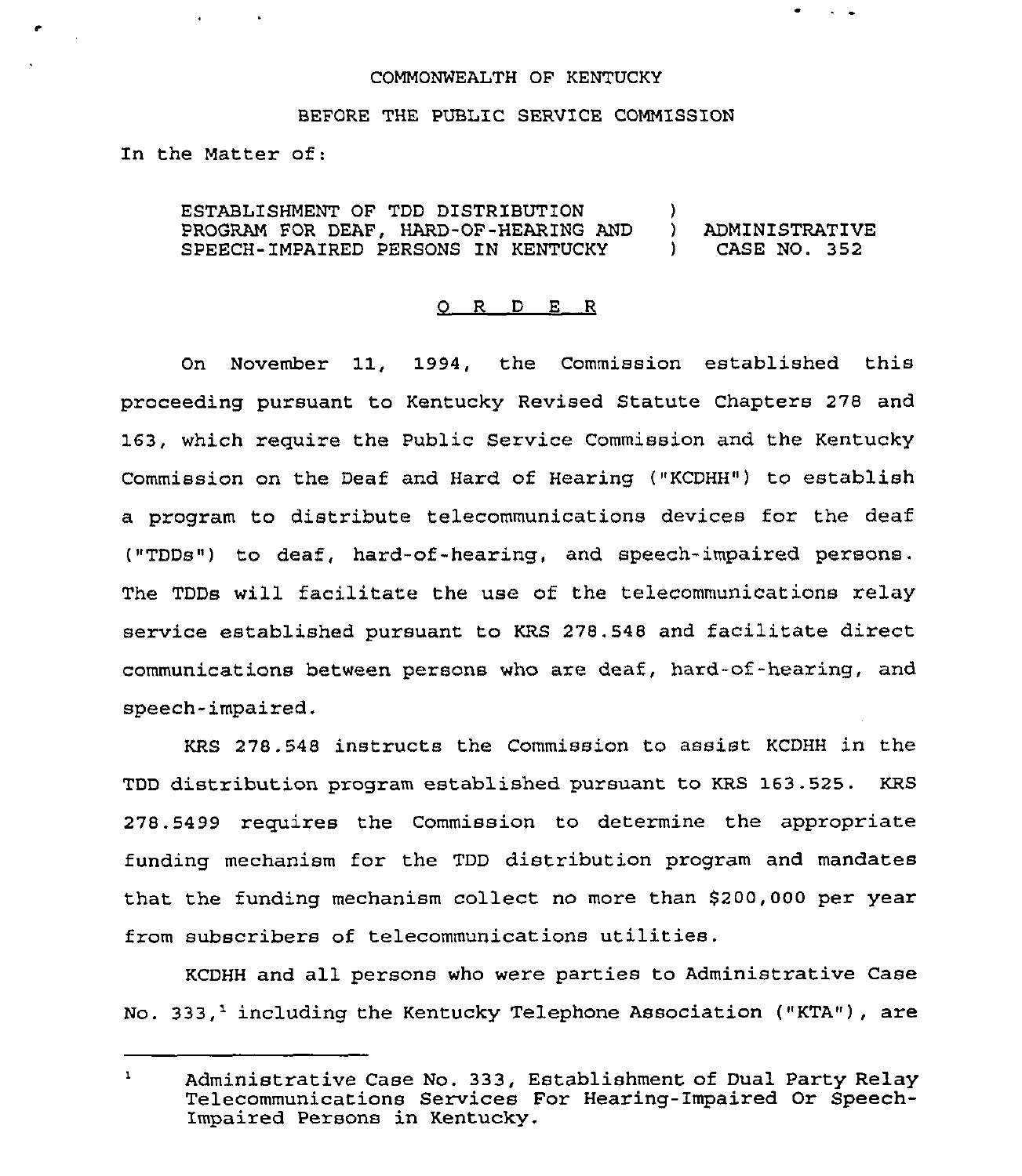parties to this proceeding. Additionally, Ms. Patty Conway, Program Administrator for the Deaf and Hard-of-Hearing Branch in the Department of Vocational Rehabilitation, and Sonic Alert were granted intervention in this proceeding.

To comply with KRS 278.5499 and KRS 163.525, the Commission held a public hearing on December 15, 1994. Dr. Bobbie Beth Scoggins and Ms. Heather Harker of KCDHH, Ms. Conway, Mr. Forest N. Skaggs of the KTA, and Mr. Fred Gerwing of South Central Bell Telephone Company testified at the hearing.

KCDHH created a "Plan for Implementation" of the TDD distribution program. The Plan was attached to the Commission Order establishing this proceeding and parties were given the opportunity to comment on it. The eligibility criteria and the voucher system for the selection of and payment for the TDDs are matters within the particular expertise of the KCDHH. KCDHH stated that its policy would be to spend a maximum of \$500 per recipient.<sup>2</sup> Further, the program will be limited to one TDD per access line per individual recipient.<sup>3</sup>

The Commission received a request from a church that it consider providing TDDs to charitable organizations providing services to deaf, hard-of-hearing, or speech-impaired persons.4 However, KRS 278.547 limits the program to furnishing the TDDs to

 $\overline{\mathbf{z}}$ Transcript of Evidence ("T.E.") at 37 and 38.

<sup>3</sup> T.E. at 46.

Letter from Sts. Peter and Paul Church, Danville, Kentucky, received December 8, 1994.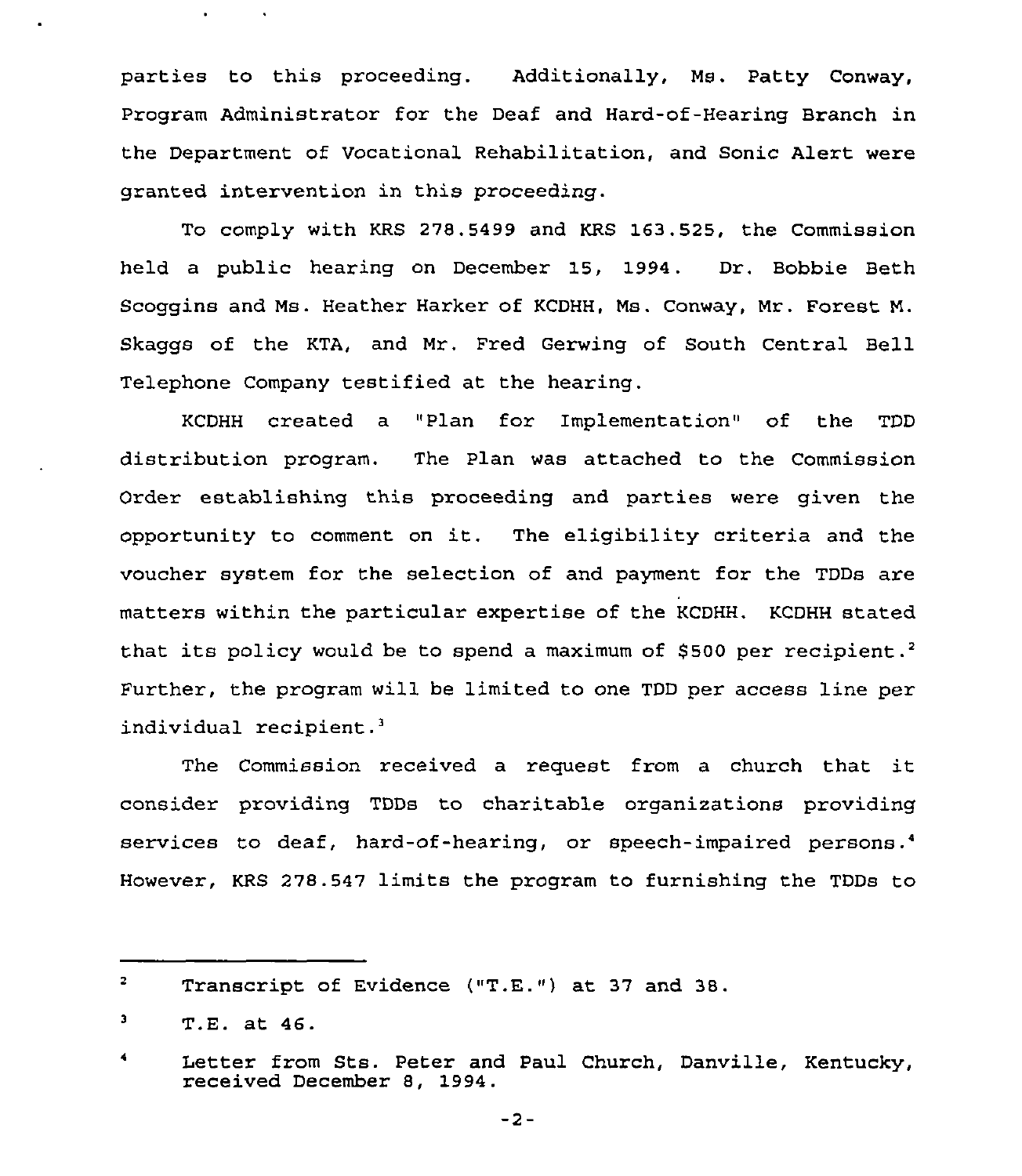deaf, hard-of-hearing, and speech-impaired persons, eliminating the option of including charitable organizations as recipients.

The Implementation Plan creates an advisory board associated with KCDHH. The board will provide input to the KCDHH on the administration of the TDD distribution program. This advisory board will function for the TDD distribution program in a manner similar to that of the advisory board for the Telecommunications Relay Service ("TRS") created by the Commission. The TRS board currently is under the auspices of the Public Service Commission. However, its work will be interconnected with that of the TDD distribution program advisory board. The Commission believes that the boaxds should be merged and provide input directly to the KCDHH rather than the Public Service Commission.

Pxoposals contained in the Implementation Plan and addressed by KCDHH at the hearing comply with the statutory requirements. KCDHH clearly established that its distribution program can function on a budget of S200,000 per year but that the maximum statutory amount is required for its successful operation. Additionally, pursuant to KRS 278.5499, the secretary to the cabinet to which the KCDHH is attached is to oversee the KCDHH to ensure that the funds are being used solely for their statutory purposes. Accordingly, the Commission will require no changes be made to the Plan for implementing the TDD distribution program.

The KTA, on behalf of all the Local Exchange Carriers ("LECs"), addressed two options for the appropriate funding mechanism and highly recommended one of them. The first option, to which the LECs object, is a surcharge on each access line in

 $-3-$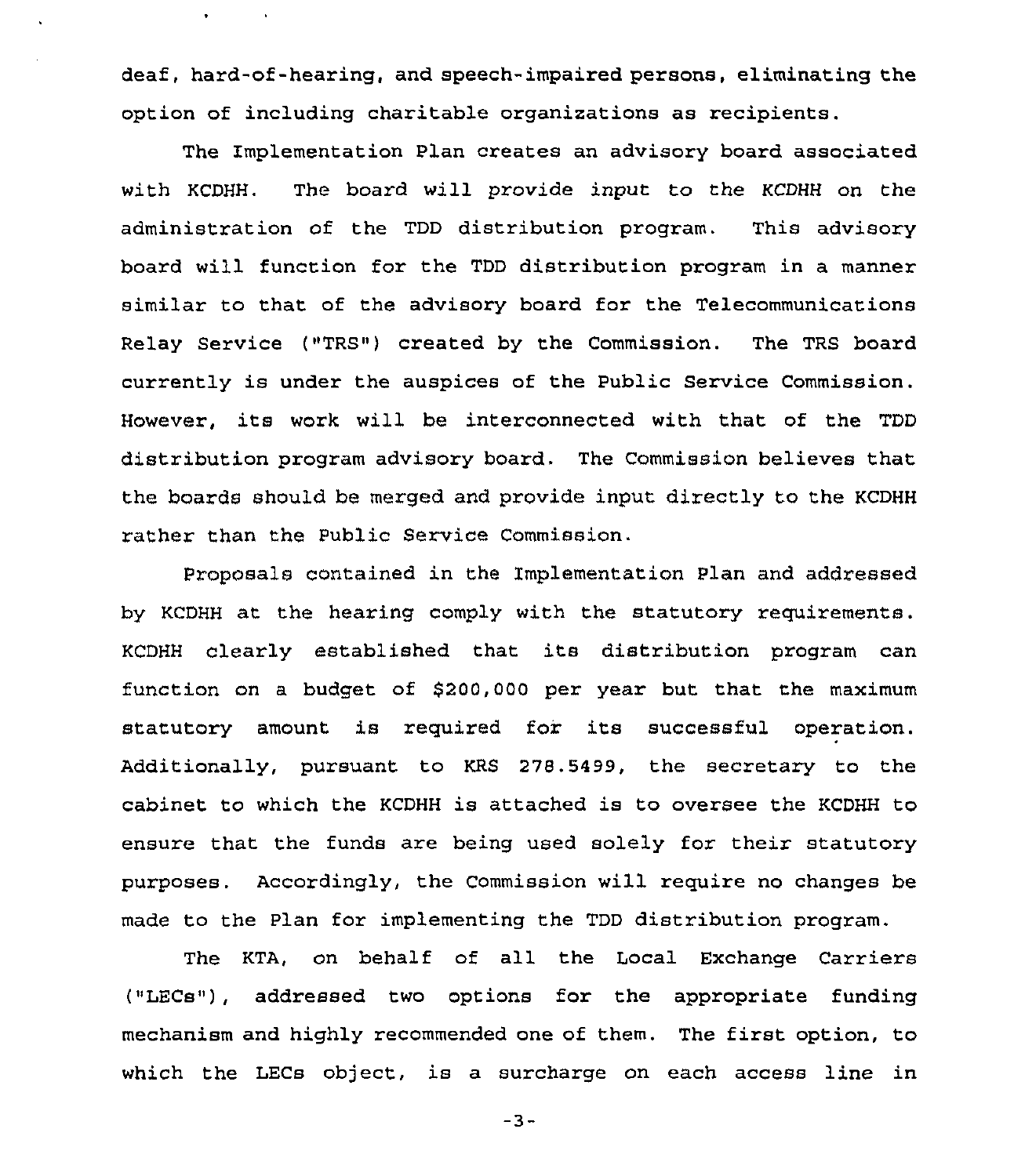Kentucky as is currently done for the TRS program. The surcharge is collected by the LECs and remitted to a collection agent, a bank, that is under contract with the Public Service Commission. The collection agent then pays the TRS vendor for its expenses in administering the TRS program.<sup>5</sup> The LECs testified that this access line surcharge constitutes a competitive disadvantage because other providers of telecommunications services do not have to collect a surcharge from their customers. However, the LECs admitted that the basic access line upon which the surcharge is collected is the least competitive service provided by any telecommunications carrier.<sup>6</sup>

LECs recommend that the Commission change its funding mechanism to the methodology adopted by the Federal Communications Commission and operated by the National Exchange Carriers Association, or NECA, for interstate TRS. According to the LECs, this funding mechanism would require participation by all carriers regulated by the Commission. It would provide for the equitable sharing of costs by all competitive carriers based on intrastate revenues, and it would have little or no impact on subscribers. Funds would be collected by a pool administrator and distributed to the KCDHH for its program under this option. The KCDHH made no recommendations on the funding mechanism.

The Commission has considered the option preferred by the telecommunication carriers and believes that the request is

 $-4-$ 

<sup>5</sup> T.E. at 77.

<sup>6</sup> T.E. at 89 and 90.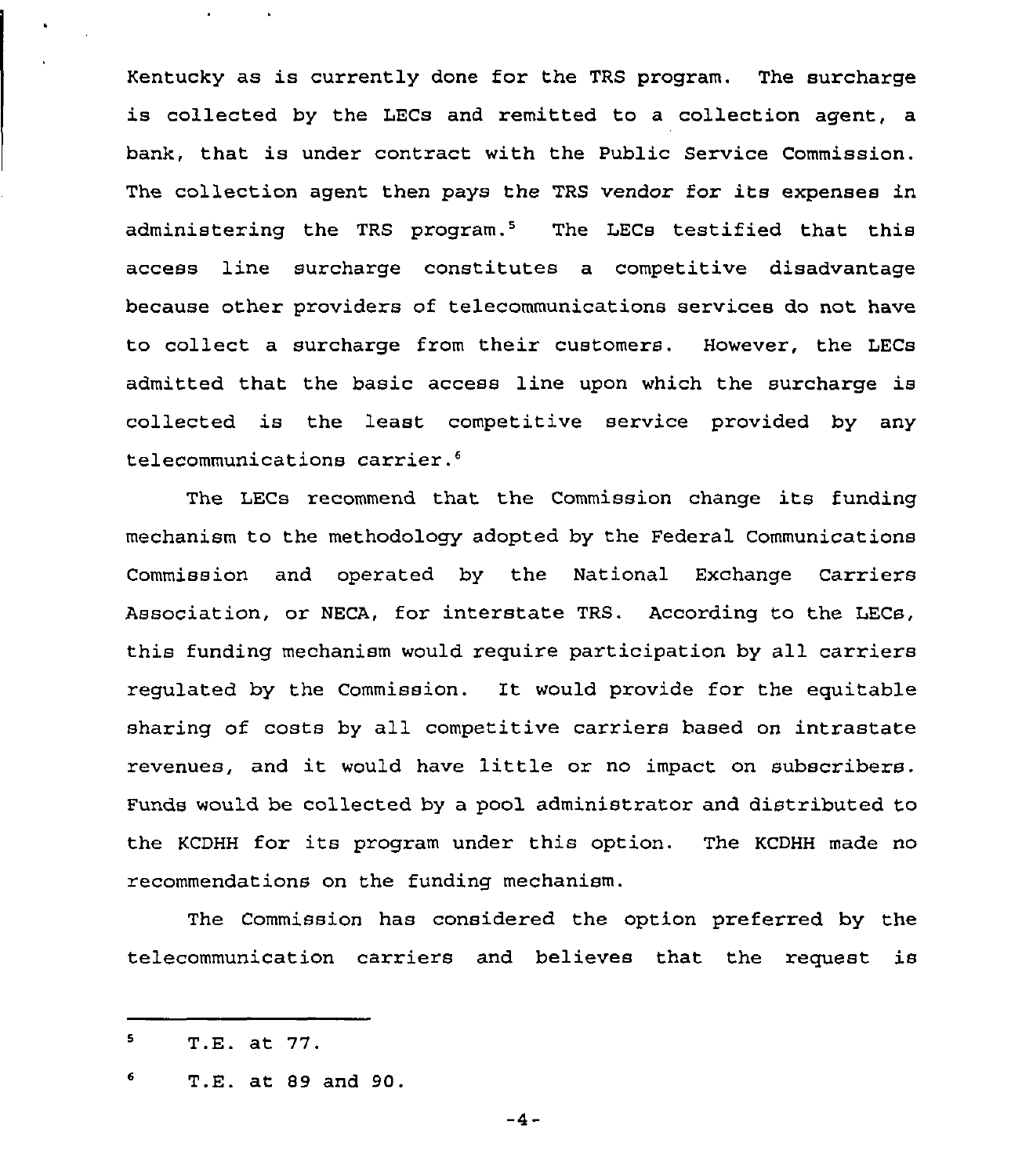premature. There is currently a lack of competition for basic access line service. However, competition is increasing rapidly in the telecommunications arena. The Commission will review this funding mechanism in a separate proceeding to be established in the near future. This future proceeding will address the proposed change in funding methodology for the TDD distribution program and the TRS program, and will also include a review of the funding levels for the TRS program.

Therefore, the Commission will require the TDD distribution program to be funded in a manner similar to the TRS surcharge. Testimony revealed that the surcharge amount for the TDD distribution program should be one cent per access line per month.<sup>7</sup> amounts collected in excess of the statutory maximum of \$200,000 per year are to be rolled into the TRS program.

The LECs will require approximately 45 days to implement collection of the TDD distribution surcharge.<sup>6</sup> The LECs should change their customer bills to include a reference to the TDD program, but this should be on the same line as the telecommunications relay service. Thus, the LECs need not create an additional line on their customer bills. Within <sup>20</sup> days of the date of this Order, the proposed customer bill format changes should be provided to the Commission as proposed changes to the LECs' bill format tariffs.

 $7<sup>1</sup>$ There are approximately 1,850,000 access lines in Kentucky. Thus, \$0.01 <sup>X</sup> \$1.85 <sup>=</sup> \$18,000 per month and \$18,000 <sup>X</sup> 12  $(months) = $216,000. ~ \underline{See} T.E. a\overline{t} 88.$ 

T.E. at 95.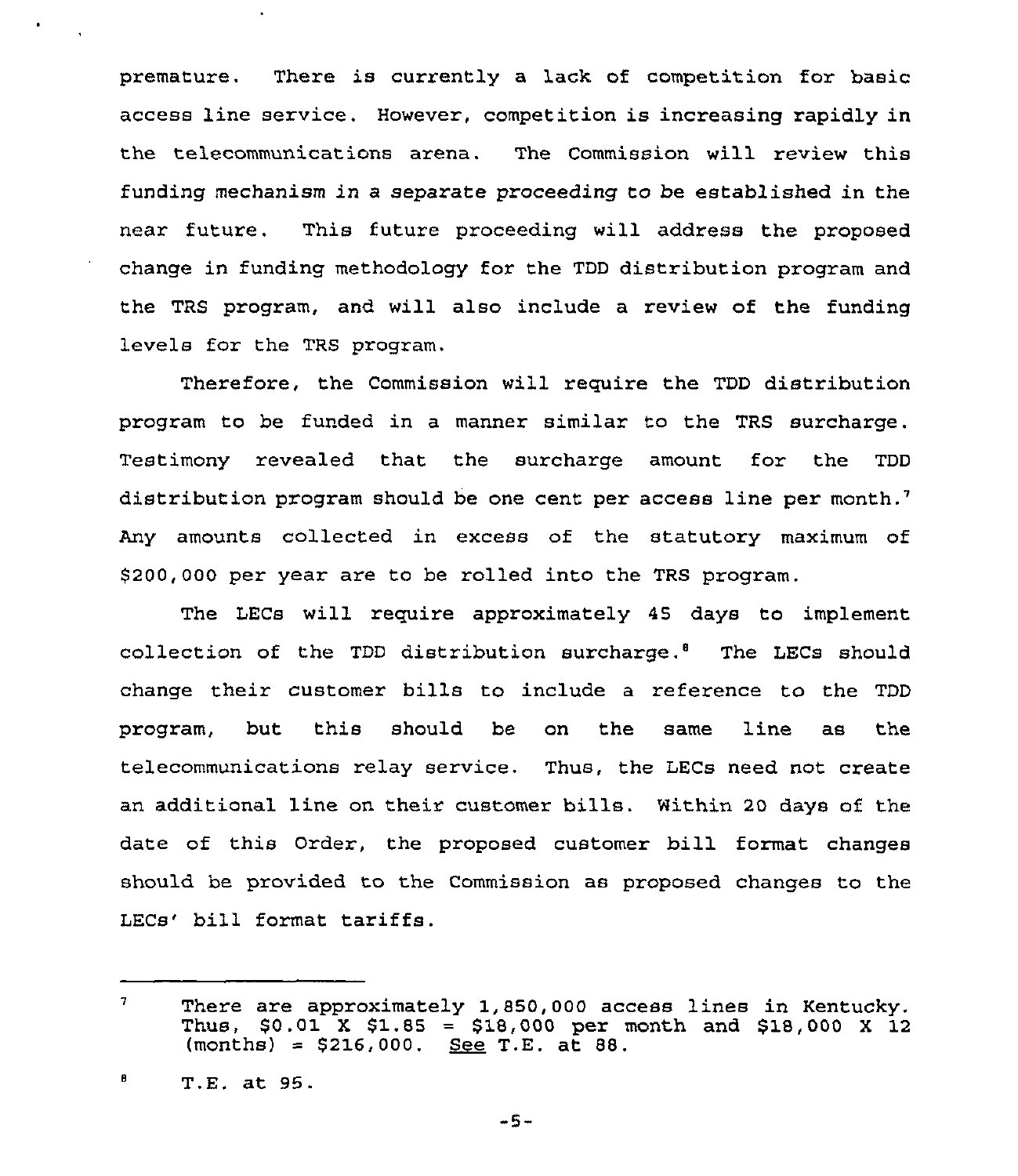Within <sup>20</sup> days of the date of this Order, LECs must file tariffs to be effective March 15, 1995, adding the one cent surcharge for this TDD distribution program to their rate structures. The collection of the surcharge should begin no later than with bills mailed on and after March 15, 1995. The combined rate for the TRS program and the TDD program will be six cents per month. These rates should be separately identified in the LECs should report surcharge money for the TDD tariffs. distribution program at the same time as the TRS funds are reported. Additionally, within 20 days of the date of this Order, the LECs should provide to the Commission a copy of their proposed customer notice through a proposed bill insert, or other reasonable mannex.

 $\mathbf{r}$ 

 $\mathcal{L}_{\mathbf{r}}$ 

Pursuant to KRS 163.525, the KCDHH shall enter into a memorandum of agreement with the Commission for the coordination and ovexsight of the funding and operations of the TDD distribution program. The memorandum shall address such issues as the remittance of invoices to the bank responsible for receiving and transferring funds relating to the TRS program and the TDD program.

The Commission, having received public comments, including the advice and counsel of deaf, hard-of-hearing, and speech-impaired persons, and having been otherwise sufficiently advised, HEREBY ORDERS that:

1. The KCDHH Plan for the implementation of the TDD distribution program shall be adopted.

2. The TRS advisory board and the TDD advisory board shall be merged and placed under the oversight of the KCDHH.

 $-6-$